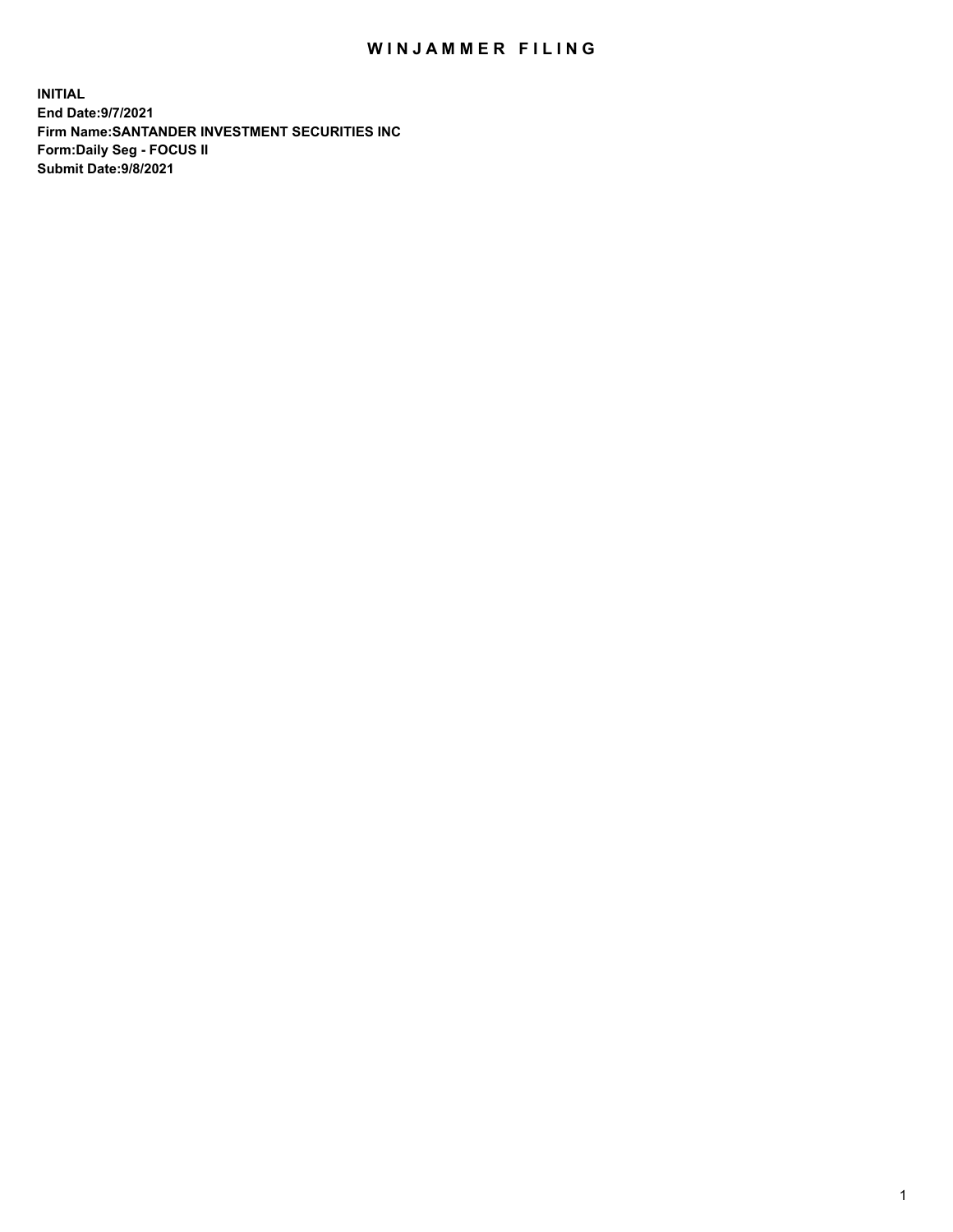**INITIAL End Date:9/7/2021 Firm Name:SANTANDER INVESTMENT SECURITIES INC Form:Daily Seg - FOCUS II Submit Date:9/8/2021 Daily Segregation - Cover Page**

Name of Company **SANTANDER INVESTMENT SECURITIES INC** Contact Name **Richard Ro** Contact Phone Number **(212) 350-3662** Contact Email Address **richard.ro@santander.us** FCM's Customer Segregated Funds Residual Interest Target (choose one): a. Minimum dollar amount: ; or **70,000,000** b. Minimum percentage of customer segregated funds required:% ; or **0** c. Dollar amount range between:and; or **0 0** d. Percentage range of customer segregated funds required between:% and%. **0 0** FCM's Customer Secured Amount Funds Residual Interest Target (choose one): a. Minimum dollar amount: ; or **0** b. Minimum percentage of customer secured funds required:% ; or **0** c. Dollar amount range between:and; or **0 0** d. Percentage range of customer secured funds required between:% and%. **0 0** FCM's Cleared Swaps Customer Collateral Residual Interest Target (choose one): a. Minimum dollar amount: ; or **0** b. Minimum percentage of cleared swaps customer collateral required:% ; or **0** c. Dollar amount range between:and; or **0 0**

d. Percentage range of cleared swaps customer collateral required between:% and%. **0 0**

Attach supporting documents CH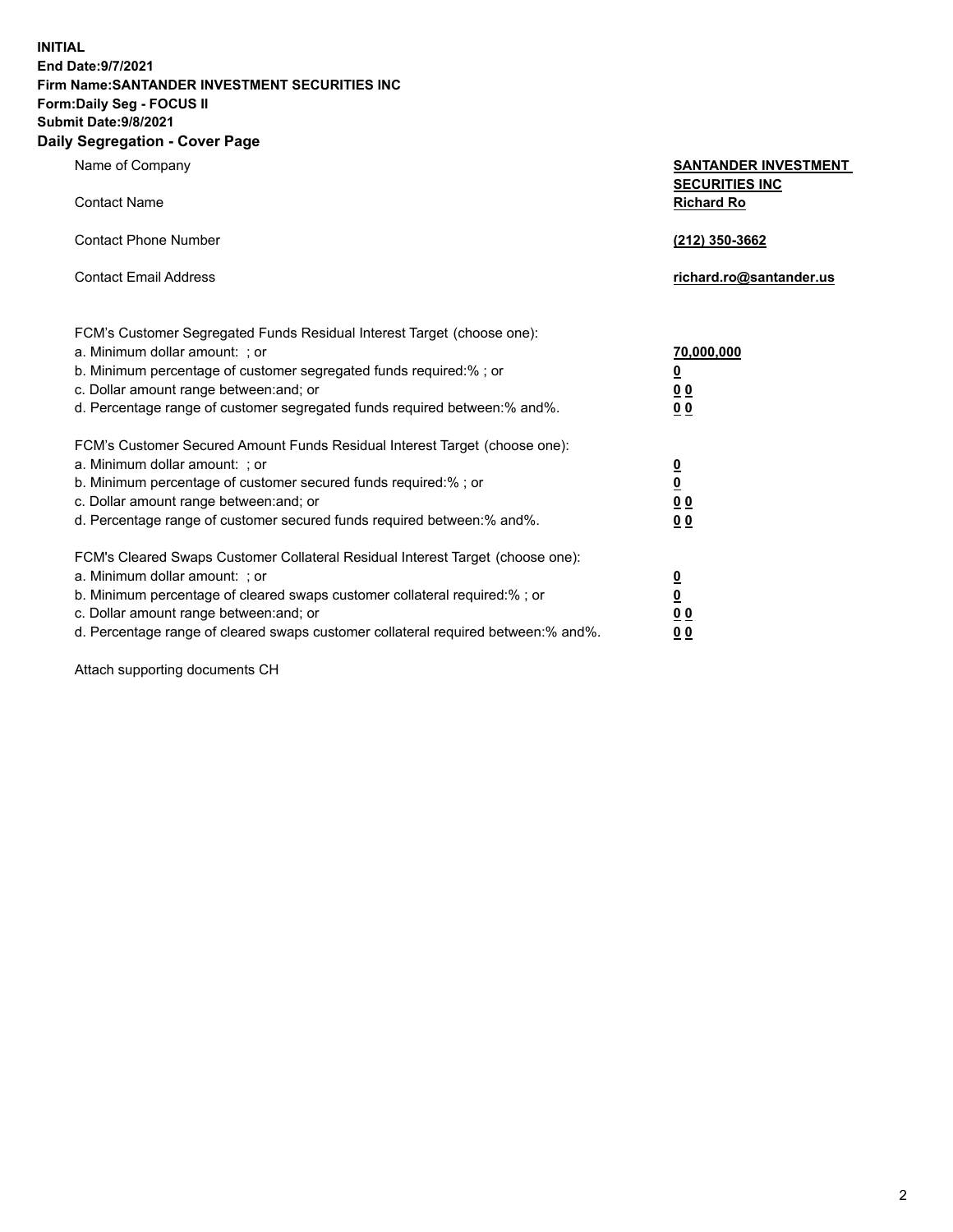## **INITIAL End Date:9/7/2021 Firm Name:SANTANDER INVESTMENT SECURITIES INC Form:Daily Seg - FOCUS II Submit Date:9/8/2021 Daily Segregation - Secured Amounts** Foreign Futures and Foreign Options Secured Amounts

|     | Amount required to be set aside pursuant to law, rule or regulation of a foreign            | $0$ [7305]          |
|-----|---------------------------------------------------------------------------------------------|---------------------|
|     | government or a rule of a self-regulatory organization authorized thereunder                |                     |
| 1.  | Net ledger balance - Foreign Futures and Foreign Option Trading - All Customers             |                     |
|     | A. Cash                                                                                     | $0$ [7315]          |
|     | B. Securities (at market)                                                                   | $0$ [7317]          |
| 2.  | Net unrealized profit (loss) in open futures contracts traded on a foreign board of trade   | $0$ [7325]          |
| 3.  | Exchange traded options                                                                     |                     |
|     | a. Market value of open option contracts purchased on a foreign board of trade              | $0$ [7335]          |
|     | b. Market value of open contracts granted (sold) on a foreign board of trade                | $0$ [7337]          |
| 4.  | Net equity (deficit) (add lines 1. 2. and 3.)                                               | 0[7345]             |
| 5.  | Account liquidating to a deficit and account with a debit balances - gross amount           | $0$ [7351]          |
|     | Less: amount offset by customer owned securities                                            | 0 [7352] 0 [7354]   |
| 6.  | Amount required to be set aside as the secured amount - Net Liquidating Equity              | $0$ [7355]          |
|     | Method (add lines 4 and 5)                                                                  |                     |
| 7.  | Greater of amount required to be set aside pursuant to foreign jurisdiction (above) or line | $0$ [7360]          |
|     | 6.                                                                                          |                     |
|     | FUNDS DEPOSITED IN SEPARATE REGULATION 30.7 ACCOUNTS                                        |                     |
| 1.  | Cash in banks                                                                               |                     |
|     | A. Banks located in the United States                                                       | $0$ [7500]          |
|     | B. Other banks qualified under Regulation 30.7                                              | 0 [7520] 0 [7530]   |
| 2.  | Securities                                                                                  |                     |
|     | A. In safekeeping with banks located in the United States                                   | $0$ [7540]          |
|     | B. In safekeeping with other banks qualified under Regulation 30.7                          | 0 [7560] 0 [7570]   |
| 3.  | Equities with registered futures commission merchants                                       |                     |
|     | A. Cash                                                                                     | $0$ [7580]          |
|     | <b>B.</b> Securities                                                                        | $0$ [7590]          |
|     | C. Unrealized gain (loss) on open futures contracts                                         | $0$ [7600]          |
|     | D. Value of long option contracts                                                           | $0$ [7610]          |
|     | E. Value of short option contracts                                                          | 0 [7615] 0 [7620]   |
| 4.  | Amounts held by clearing organizations of foreign boards of trade                           |                     |
|     | A. Cash                                                                                     | $0$ [7640]          |
|     | <b>B.</b> Securities                                                                        | $0$ [7650]          |
|     | C. Amount due to (from) clearing organization - daily variation                             | $0$ [7660]          |
|     | D. Value of long option contracts                                                           | $0$ [7670]          |
|     | E. Value of short option contracts                                                          | 0 [7675] 0 [7680]   |
| 5.  | Amounts held by members of foreign boards of trade                                          |                     |
|     | A. Cash                                                                                     | $0$ [7700]          |
|     | <b>B.</b> Securities                                                                        | $0$ [7710]          |
|     | C. Unrealized gain (loss) on open futures contracts                                         | 0 <sup>[7720]</sup> |
|     | D. Value of long option contracts                                                           | $0$ [7730]          |
|     | E. Value of short option contracts                                                          | 0 [7735] 0 [7740]   |
| 6.  | Amounts with other depositories designated by a foreign board of trade                      | $0$ [7760]          |
| 7.  | Segregated funds on hand                                                                    | $0$ [7765]          |
| 8.  | Total funds in separate section 30.7 accounts                                               | 0 <sup>[7770]</sup> |
| 9.  | Excess (deficiency) Set Aside for Secured Amount (subtract line 7 Secured Statement         | 0 [7380]            |
|     | Page 1 from Line 8)                                                                         |                     |
| 10. | Management Target Amount for Excess funds in separate section 30.7 accounts                 | $0$ [7780]          |
| 11. | Excess (deficiency) funds in separate 30.7 accounts over (under) Management Target          | $0$ [7785]          |
|     |                                                                                             |                     |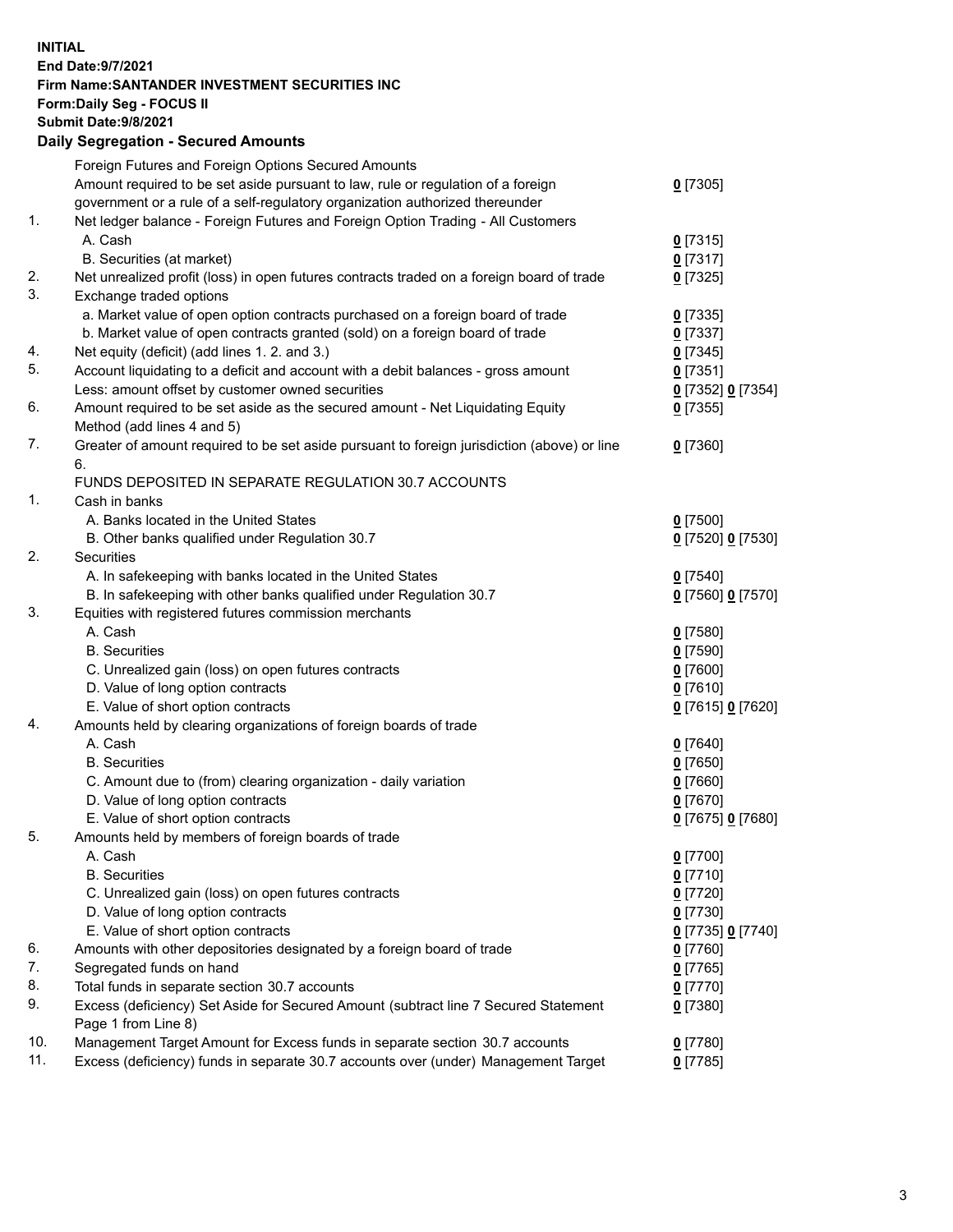| <b>INITIAL</b> | End Date: 9/7/2021<br>Firm Name: SANTANDER INVESTMENT SECURITIES INC<br><b>Form:Daily Seg - FOCUS II</b><br>Submit Date: 9/8/2021<br>Daily Segregation - Segregation Statement |                      |
|----------------|--------------------------------------------------------------------------------------------------------------------------------------------------------------------------------|----------------------|
|                | SEGREGATION REQUIREMENTS(Section 4d(2) of the CEAct)                                                                                                                           |                      |
| 1.             | Net ledger balance                                                                                                                                                             |                      |
|                | A. Cash                                                                                                                                                                        | 1,811,755,255 [7010] |
|                | B. Securities (at market)                                                                                                                                                      | $0$ [7020]           |
| 2.             | Net unrealized profit (loss) in open futures contracts traded on a contract market                                                                                             | 364,912,622 [7030]   |
| 3.             | Exchange traded options                                                                                                                                                        |                      |
|                | A. Add market value of open option contracts purchased on a contract market                                                                                                    | 27,689,194 [7032]    |
|                | B. Deduct market value of open option contracts granted (sold) on a contract market                                                                                            | -47,614,313 [7033]   |
| 4.             | Net equity (deficit) (add lines 1, 2 and 3)                                                                                                                                    | 2,156,742,758 [7040] |
| 5.             | Accounts liquidating to a deficit and accounts with                                                                                                                            |                      |
|                | debit balances - gross amount                                                                                                                                                  | $0$ [7045]           |
|                | Less: amount offset by customer securities                                                                                                                                     | 0 [7047] 0 [7050]    |
| 6.             | Amount required to be segregated (add lines 4 and 5)                                                                                                                           | 2,156,742,758 [7060] |
|                | FUNDS IN SEGREGATED ACCOUNTS                                                                                                                                                   |                      |
| 7.             | Deposited in segregated funds bank accounts                                                                                                                                    |                      |
|                | A. Cash                                                                                                                                                                        | 227,089,577 [7070]   |
|                | B. Securities representing investments of customers' funds (at market)                                                                                                         | $0$ [7080]           |
|                | C. Securities held for particular customers or option customers in lieu of cash (at                                                                                            | $0$ [7090]           |
|                | market)                                                                                                                                                                        |                      |
| 8.             | Margins on deposit with derivatives clearing organizations of contract markets                                                                                                 |                      |
|                | A. Cash                                                                                                                                                                        | 2,015,770,038 [7100] |
|                | B. Securities representing investments of customers' funds (at market)                                                                                                         | $0$ [7110]           |
|                | C. Securities held for particular customers or option customers in lieu of cash (at                                                                                            | $0$ [7120]           |
|                | market)                                                                                                                                                                        |                      |
| 9.             | Net settlement from (to) derivatives clearing organizations of contract markets                                                                                                | 5,578,945 [7130]     |
| 10.            | Exchange traded options                                                                                                                                                        |                      |
|                | A. Value of open long option contracts                                                                                                                                         | 27,689,194 [7132]    |
| 11.            | B. Value of open short option contracts<br>Net equities with other FCMs                                                                                                        | 47,614,313 [7133]    |
|                | A. Net liquidating equity                                                                                                                                                      | $0$ [7140]           |
|                | B. Securities representing investments of customers' funds (at market)                                                                                                         | $0$ [7160]           |
|                | C. Securities held for particular customers or option customers in lieu of cash (at                                                                                            | $0$ [7170]           |
|                | market)                                                                                                                                                                        |                      |
| 12.            | Segregated funds on hand                                                                                                                                                       | $0$ [7150]           |
| 13.            | Total amount in segregation (add lines 7 through 12)                                                                                                                           | 2,228,513,441 [7180] |
| 14.            | Excess (deficiency) funds in segregation (subtract line 6 from line 13)                                                                                                        | 71,770,683 [7190]    |
| 15.            | Management Target Amount for Excess funds in segregation                                                                                                                       | 70,000,000 [7194]    |
| 16.            | Excess (deficiency) funds in segregation over (under) Management Target Amount                                                                                                 | 1,770,683 [7198]     |
|                | <b>Excess</b>                                                                                                                                                                  |                      |